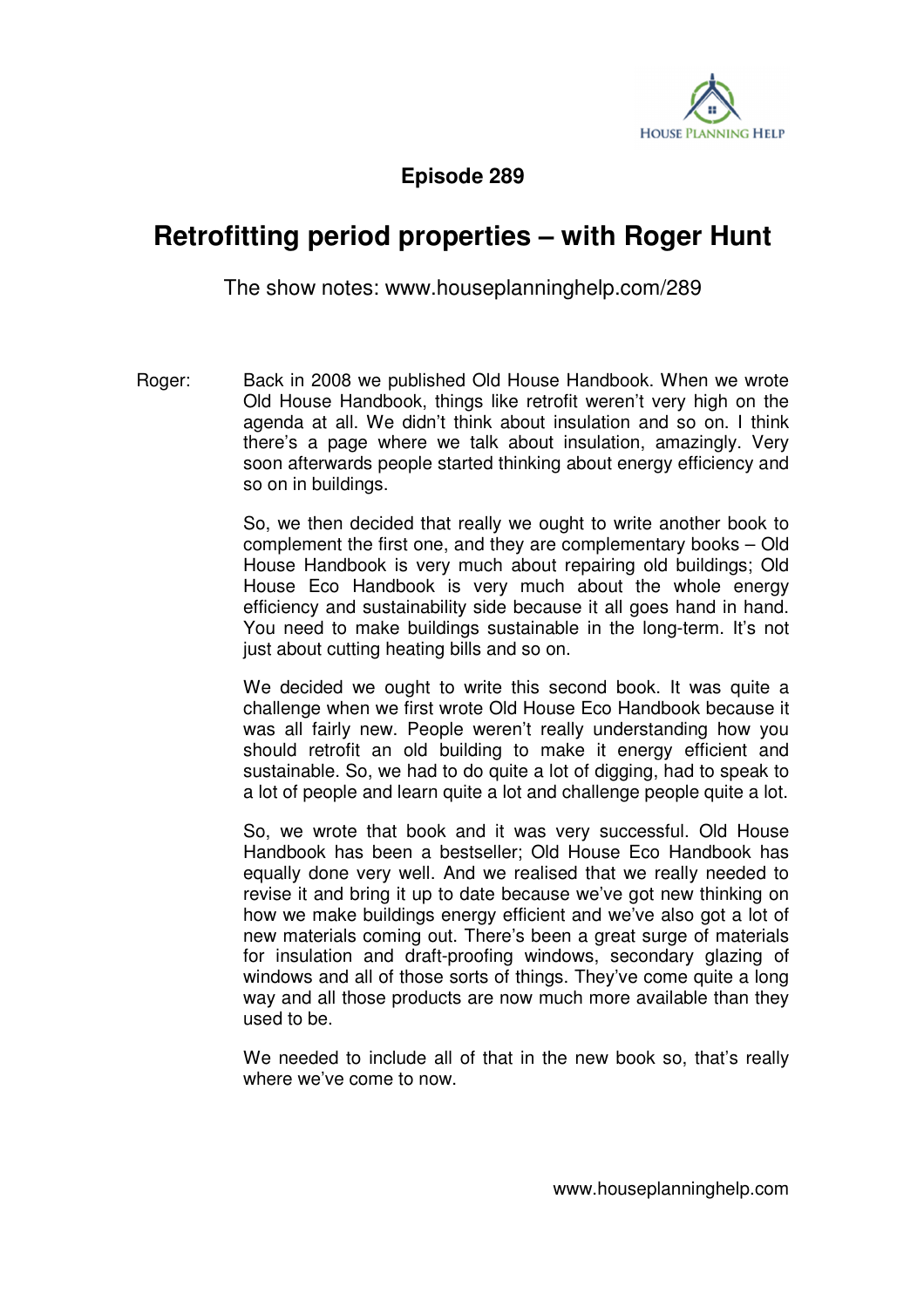

- Ben: What do you think about the progress that we've made? Because in some respects it seems like we've done very little before we even focus on just period properties, retrofitting as a whole.
- Roger: I'm very sad about the way things have gone. I remember going to a conference up in Manchester shortly after Old House Handbook was published and it was the big thing about we need to retrofit, I think it was, a city the size of Coventry every week to meet the targets we needed to meet.

 We're nowhere near that. We haven't scraped the surface. We are so far behind in terms of retrofitting old buildings that there is absolutely no way we're going to meet the targets we need to meet as far as I can see. And we can't build new homes to solve the problem because we can't build them quick enough; there isn't the land to build them on. And the environmental impact of knocking all the old ones down to build new ones isn't sustainable either.

 So, we have to retrofit old buildings and I think it can be done in a way that doesn't wreck the old building but at the same time we can reach very good standards of energy efficiency and the long-term sustainability of those buildings.

Because a lot of those buildings are built very well and they're quite solid and we've also discovered in research; the SPAB – the Society for the Protection of Ancient Buildings – has done research that has actually discovered that the way old buildings were built, the walls and so on, are actually much more energy efficient than we originally thought they were. So, it's important to keep those old buildings and make good use of them in the future.

- Ben: Shall we define what buildings we're talking about here first?
- Roger: We're talking about everything from a medieval house right through to Victorian and Edwardian terraced houses. What we're really talking about is buildings that are built with lime mortars, lime renders, lime plasters so they are breathable buildings.

 That building technology changed around about 1919 from breathable construction to a construction that was very much about keeping water out, using concrete, cement and so on to build buildings with. And it's important to actually understand that change in building technology and building construction because we need to treat those buildings very differently. This has a big impact. If we get the retrofit techniques wrong in a breathable type of construction, we are storing up problems for the future in terms of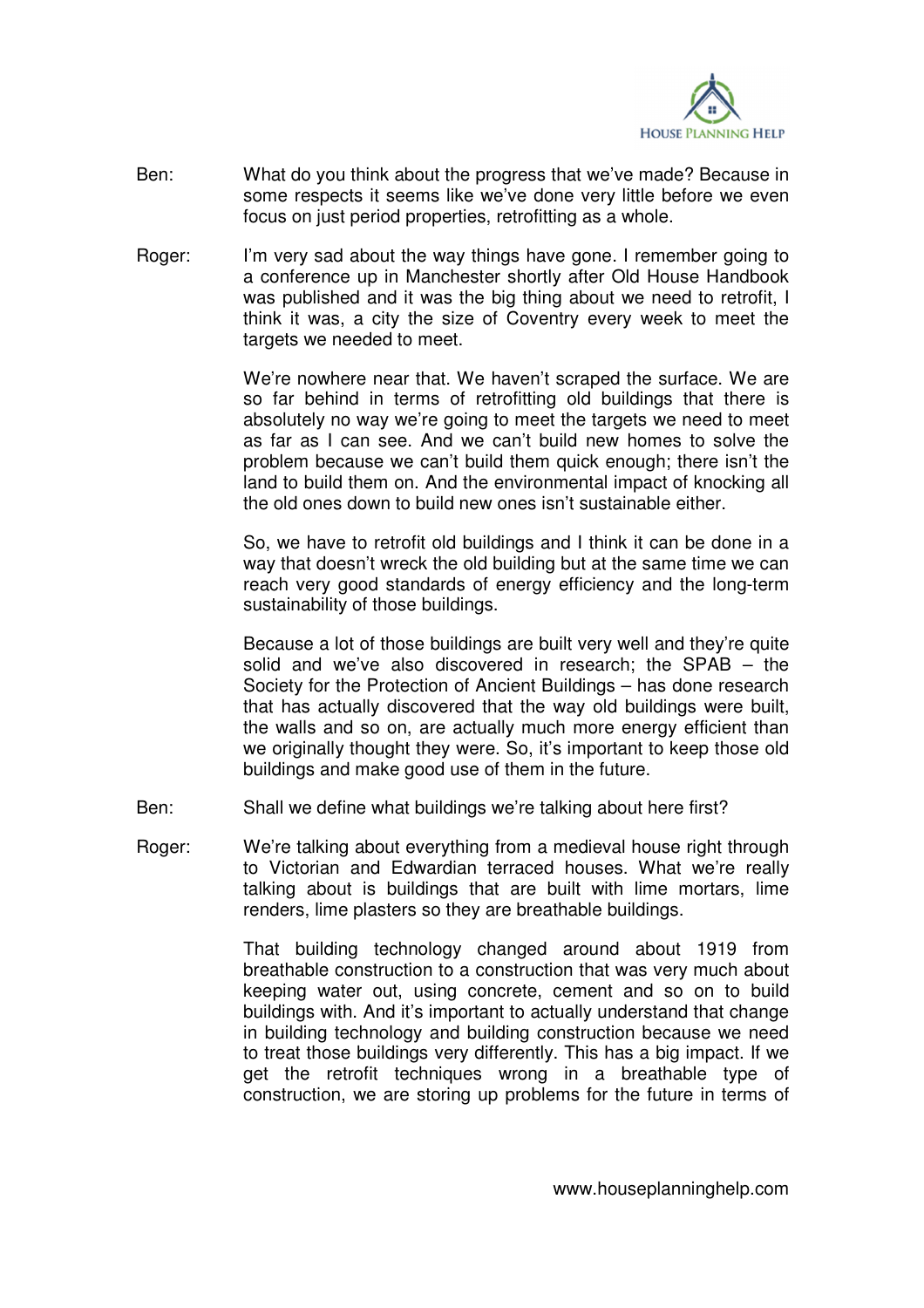

damp, condensation and all sorts of things that are going to make those buildings unhealthy.

 So, we need to think very carefully when we approach a retrofit of an old building.

- Ben: The process of doing this, can you lead us through how you might begin and what it's going to entail as you carry out the work?
- Roger: With any retrofit, you need to think about the whole building and everything you're going to do. You might not want to do all of those things at first; you might want to only do certain things. But it's important to have a roadmap that you might be doing the things you're going to do over five or ten years even.

 If you don't think about those sorts of things there can be unintended consequences and you will get condensation and poor air quality in the building if you don't think carefully. For instance, if you start draft-proofing windows and draft-proofing floors and so on, you're going to cut down the air movement in the house. So, you do have to think about controlled ventilation going forward.

When I talk about controlled ventilation, it might just be opening a window for a controlled amount of time or it might be some mechanical ventilation system. But just sealing up all the drafts is not going to solve your problems. You're just going to create a whole set of new problems. So, it's really important going forward to think about how you solve those problems and make sure that they don't become real issues and make an unhealthy building that's actually going to cause problems for the building and also the health of the occupants.

- Ben: Is there an optimum airtightness? I'm imagining that the ventilation strategy for a lot of these buildings is not going to be mechanical ventilation. Or is it perhaps very simple, extract only or anything like that? Because as you say, you need some ventilation and opening the window doesn't seem like that should be our solution in this day and age even if you are living in a period property.
- Roger: You are, I think, inevitably going to need some sort of mechanical ventilation. Certainly, in bathrooms and other wet areas. So, the kitchen and all bathrooms, you should have some sort of mechanical ventilation.

 Heat recovery systems don't necessarily work well in old buildings because even if you do as much draft proofing and so on as you can, you are still likely to have some air coming into that building. So, you can't really necessarily work with a whole house system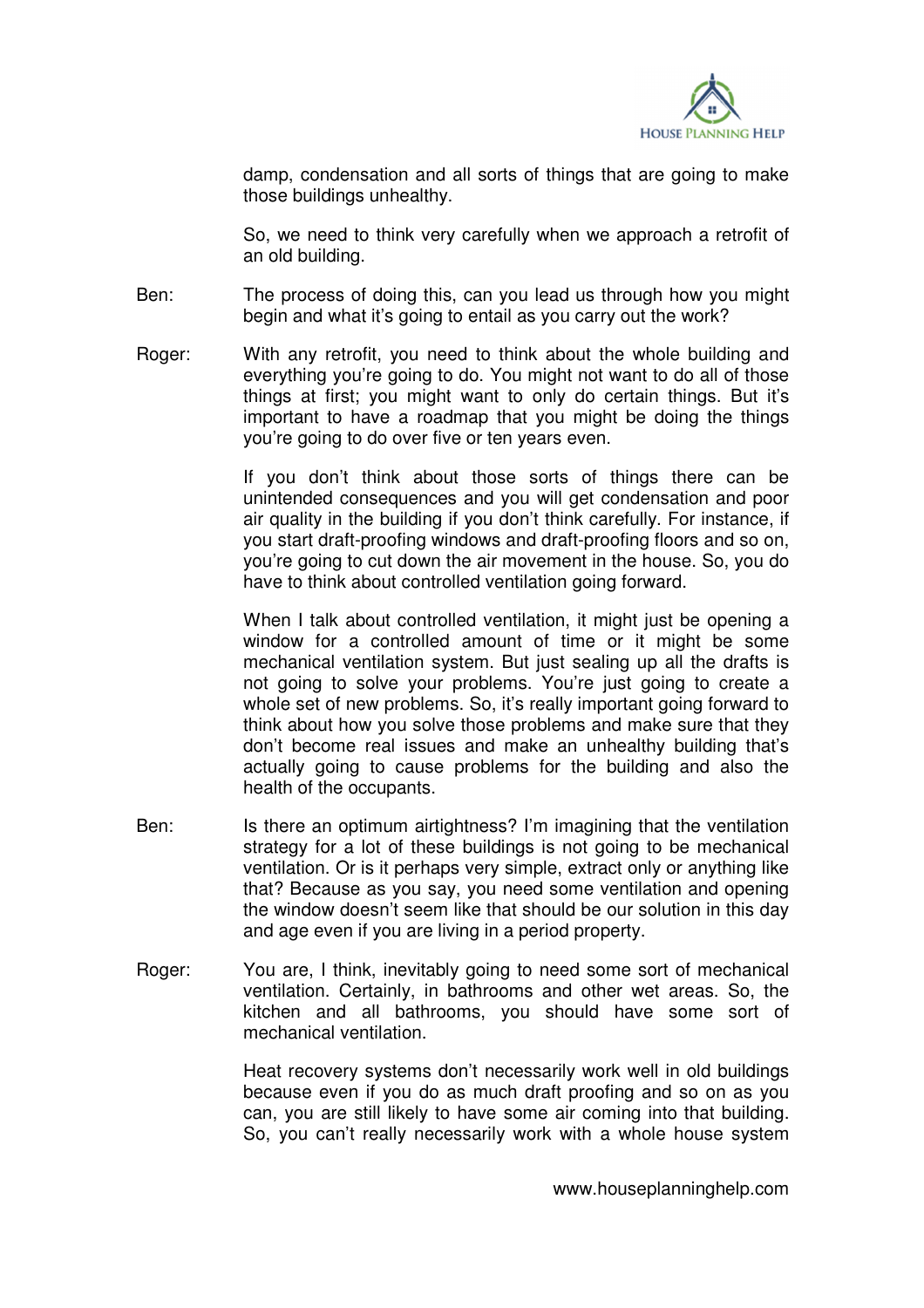

that has heat recovery. Even so, it is worth looking to see whether that is a possibility but I strongly emphasise that you must have that controlled ventilation which is a fan coming on.

 And it's important to understand what's actually happening with the building and how much uncontrolled ventilation there is in an old building. If you think about the floorboards in the average sized room, if you add up all those gaps where the air is coming in on the ground floor, that can equate to a small window being open. So, if you can at least plug those gaps between the floorboards and you do maybe open a window when you need to open a window for fifteen minutes and close it again, you're creating controlled ventilation rather than that uncontrolled ventilation.

 It's important to remember with drafts that actually, they make you feel colder than the building really is. And actually, on a cold still day, you can still feel warm in a building whereas on a windy day which is maybe a warmer day, you can feel much colder. And it is the effect of those drafts coming in. So, drafts are actually as important as insulation in a building for that comfort level.

 You find with windows, there is a zone around the window that hasn't got draft proofing or hasn't got secondary glazing where you actually don't want to sit near that window. So, the size of the room decreases because everyone moves away from the windows because it's uncomfortable to sit near the windows. So, introducing secondary glazing or draft proofing to a window can make a lot of difference to the comfort level of that room.

- Ben: We're still using a lot of the principles that if we were starting from scratch, we might be. But is there a certain type of person who's going to make sure that we don't create this environment that's actually just unhealthy in a different way?
- Roger: I think the problem is, you can't just easily find someone who's going to come in and advise on these sorts of things. It is fairly limited. Unless you employ an architect with the skills that are needed to understand how old buildings work and also how to retrofit old buildings, it may be challenging for a lot of people.

 But there is an awful lot you can do, very simple measures that you can do, like blocking up the gaps in the floorboards which is a DIY job. You can insulate your loft which is a DIY job. Those jobs you can do over a weekend. And secondary glazing on windows is a job that you can do yourself or you can get a company in to do it.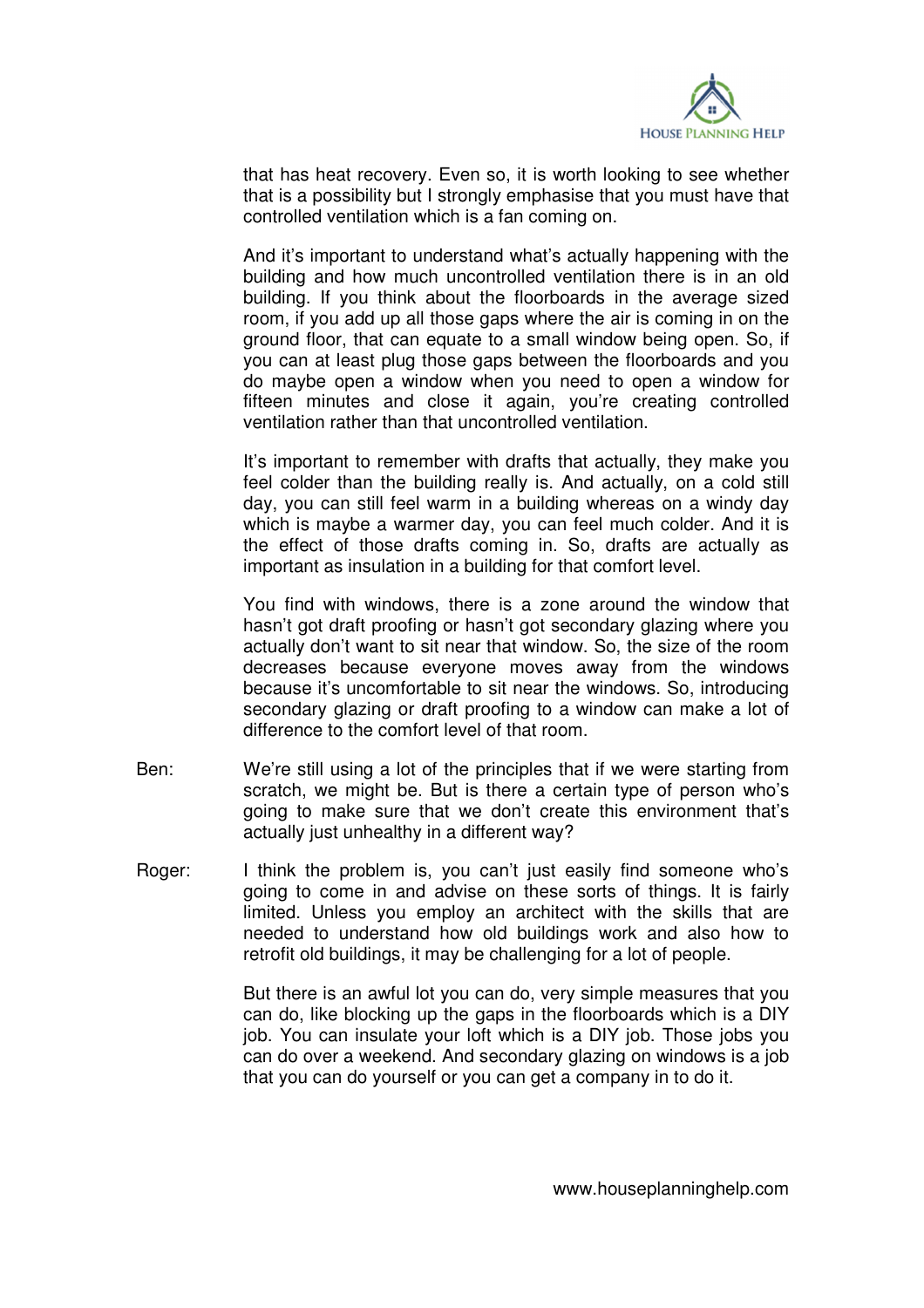

 So, there's an awful lot we can do. Those relatively quick fixes that are going to make a huge amount of difference to our comfort in our homes and the way we live our lives.

- Ben: There's a certain amount as well that if you're not repairing your building then it can become even more inefficient.
- Roger: Yes. Maintenance is the big key to old buildings. I referred to the SPAB – the Society for the Protection of Ancient Buildings – earlier. They run something called National Maintenance Week and National Gutters Day because the biggest problem with old buildings is water. If you have a blocked gutter, the water spills down the wall and a wet wall is thermally inefficient. So, it becomes a very cold wall. So, if you can keep your walls dry, you actually make the whole building feel warmer.

 So, it is really important to maintain your buildings. And from a sustainability point of view, maintenance actually saves money and it saves waste. Because if you don't repair that slipped tile or slate on your roof, you will find that the water comes in and that water will start rotting timbers. It potentially will come through the ceilings. So, you end up with a repair project that is going to cost money. It's going to use materials, it's going to use plaster and extra timber, it's going to involve a builder coming in his van and using diesel to get there potentially. All of that is unsustainable. So, the more we can do to maintain our buildings, the better it is for everyone and for the environment as well.

- Ben: Is one of the ways to make the most of  $it we've$  mentioned about sealing up your buildings and that you've got to be careful there, but combining this with renewables, is that something that you're in favour of for heating, for example?
- Roger: Oh, I think we've got to start looking at renewables for heating. Gas boilers are potentially going to be outlawed and we really do need to find other ways of heating our homes.

 First of all, obviously, we need to cut the energy use. You should always cut energy use before you think of heating solutions and lighting and so on, things that are going to use energy. You want to think about how you are going to insulate your home, cut the drafts, increase daylight and all of those sorts of things. But then renewables are an essential part of that, or certainly using heating and so on that doesn't create carbon.

 So, a lot of old buildings you can incorporate solar panels somewhere. It is possible to get them on the roof. It is also possible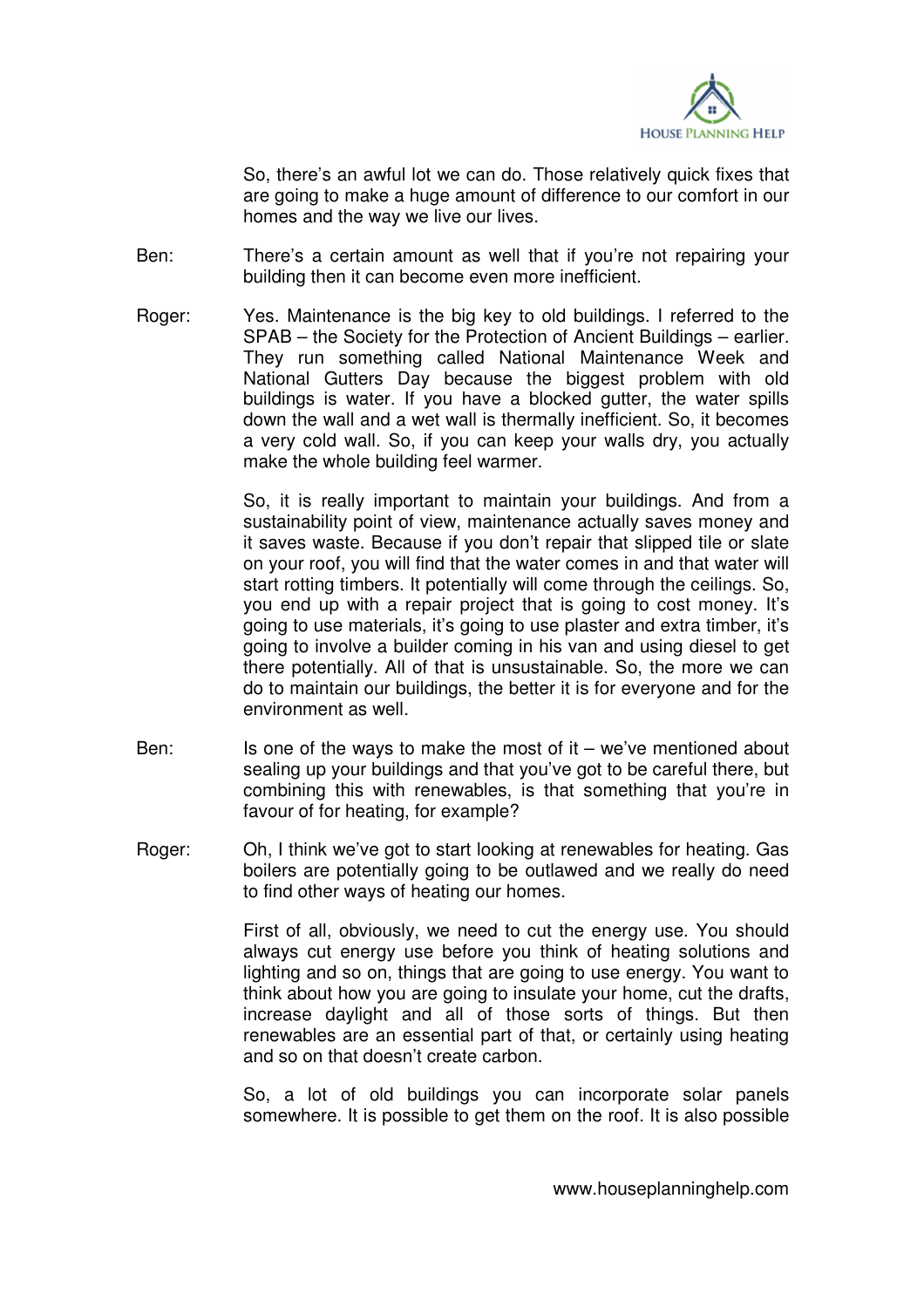

if you've got a garden to have a solar array in the garden. If you've got outbuildings you can have a solar array. Or you can think about air source heat pumps which are a good way of heating, or ground source heat pumps. But you also need to think about how they're actually going to work with your old building because if old buildings are leaky in terms of air, ground source and air source heat pumps tend not to work as well.

 Everything goes hand in hand. As I said at the beginning, you do need that roadmap. So, you have to think of the best solution for heating combined with all the other things you're doing. So, an air source heat pump is not necessarily going to be the solution until you have tackled some of the other issues with the building.

- Ben: So, fabric first.
- Roger: Definitely fabric first and minimise the use of energy in the building first.
- Ben: When have you actually gone too far? We talked before and I remember this, that you'd been to see Passivhaus retrofits and so forth. What is too much? Is that down to the person who owns the house? Is there a blanket ban on doing too much? Or is it just that you can do that if you do it well, that's one thing, but what happens if you do it badly?
- Roger: I think doing it badly can be pretty disastrous because if you use the wrong materials, and I'm talking about using insulation materials that aren't breathable and create condensation, you can actually end up with mould in the walls and a real disaster. I've seen some real disasters in buildings that have been done badly. So, it is vital to think about getting it right.

 Iin terms of Passivhaus, when we spoke last time, EnerPHit wasn't around. EnerPHit is the passive package for retrofits and I think that has now allowed the passive approach to be brought into older buildings. It's not easy and it's not cheap to do but I have seen some EnerPHit projects that have been incredibly successful and have created a very energy efficient and comfortable environment.

 So, it can be done but reaching those sorts of standards is probably not going to be cheap and you will need an architect or other specialist who really knows what they're doing to reach those sorts of standards.

Ben: I keep coming back to thinking about the occupants and when you move in initially, what your expectations should be, can you go in wanting that high efficiency, that high comfort, or are you really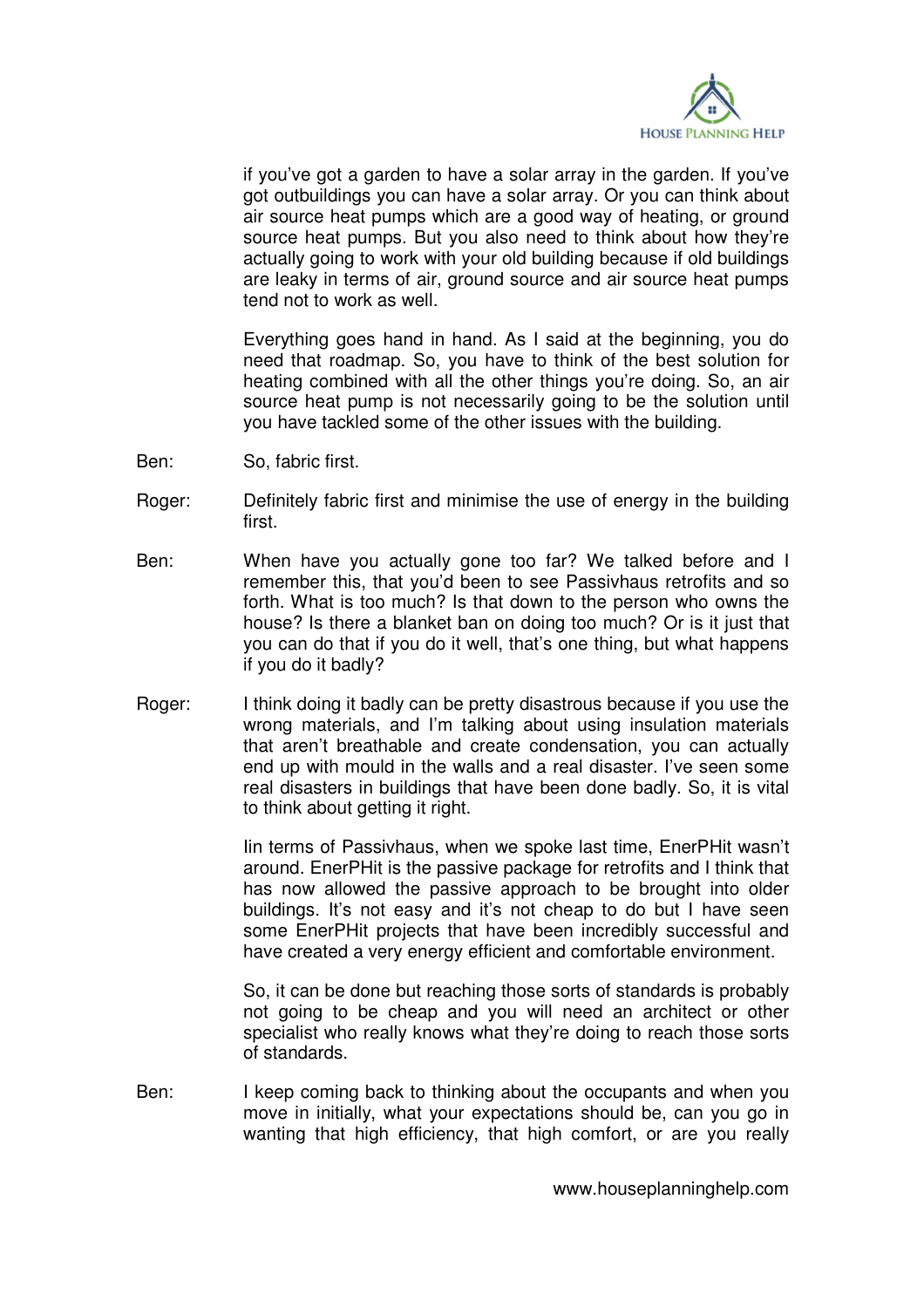

almost trying to get the building to where it wants to go? Does that make sense?

Roger: Well, I think it very much depends on the building, of course. A Victorian terrace is far easier to tackle than a medieval hall house in the middle of the countryside. So, every building is different. And even in one terrace, buildings can be different. So, you do need to look at that building.

> I think it's really important to remember that if we buy an old building, we're buying it usually because we love it for its character and its patterner of age and textures, all of the things that make old buildings special. So, coming in and doing a retrofit that is going to smooth out all of the surfaces and take away that character is actually in some ways not sustainable because it's going to destroy what we loved and what is special and what makes us feel good.

> Part of sustainability is about feeling good and if all old buildings were to have insulation on the external elevations and to be rendered over, we would make all of our cities and landscapes look the same and we would lose that sense of place and we would lose the sense of landmarks and all the things that help build communities. So, I'm passionate about trying to make buildings sustainable and cut our carbon but at the same time we've got to have places that are accessible, enjoyable and important to people. Because community actually leads to sustainability as well.

> So, it's a very complex subject but it's got to embrace everything because we've got to keep the value of our buildings in terms of their beauty, aesthetics and our love for them and the value in terms of pounds, shillings and pence. It is all part of it. So, it is going back to that balance and it's about having that long-term vision which is important.

- Ben: You've mentioned about that big investment sometimes that you have to make. Is there an argument perhaps here of not doing so much, waiting until things are more defined? Because when you do a big retrofit, you want to get it right.
- Roger: Yes. I think we're reaching a point where we have a lot more idea now about how to get it right. So, I think in all respects, in terms of insulation materials, we're much more knowledgeable than we were even five years ago. I think in terms of renewables and so on, we have a much better idea of how they're going to work and there are some really good systems out there now.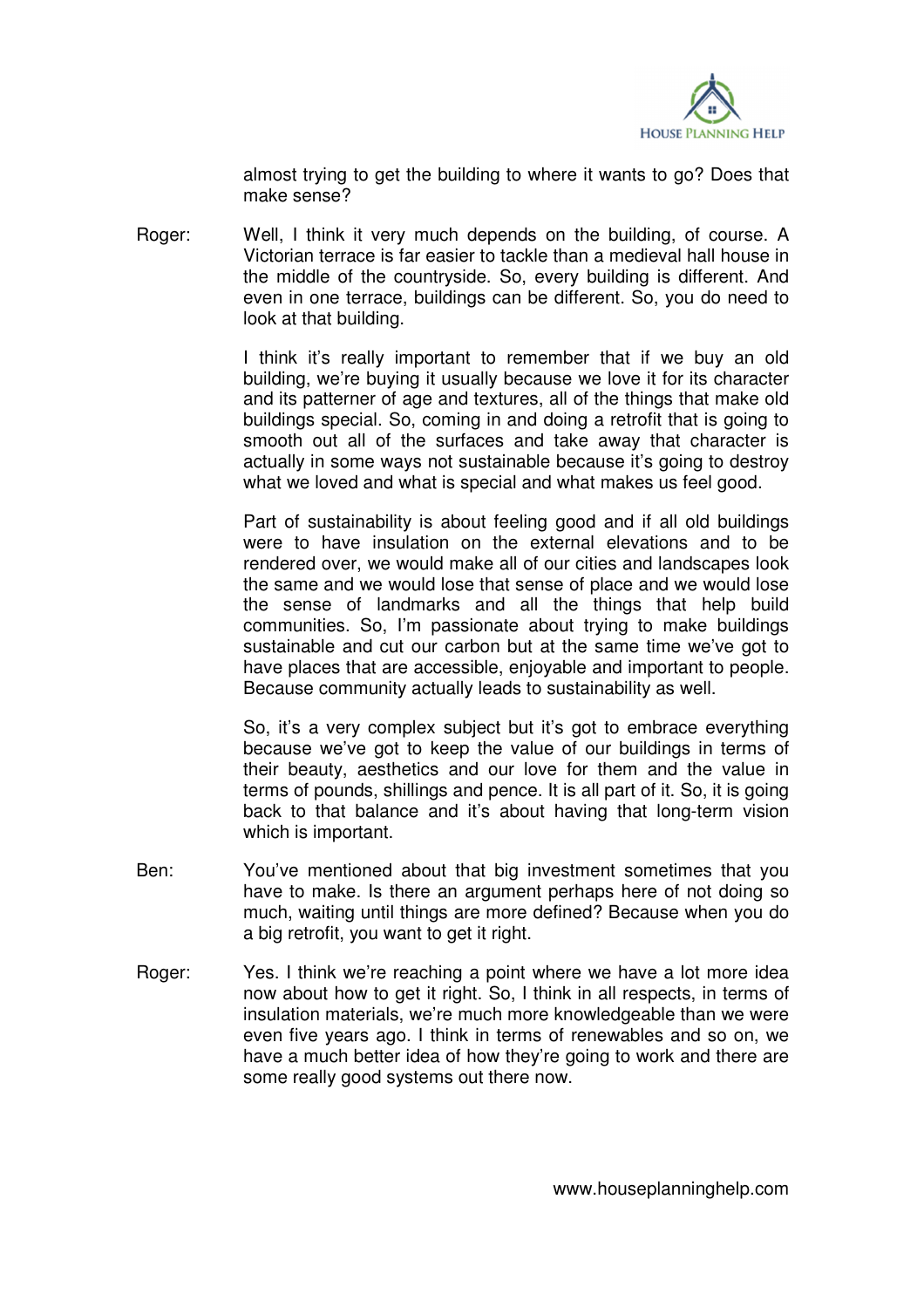

 So, I think we've reached a point where you can embark upon a retrofit and not have the doubts that you maybe would have had five years ago. And we've got that learning there. So, I think there is no reason that you shouldn't dive in now and do it.

 And I think it's important to remember, a retrofit starts with just changing all of your lightbulbs from incandescent high-energy lightbulbs to LEDs. That is something you can do in an hour or so. It's not going to cost you a huge amount of money and you're going to get your money back in a very short space of time. So, those quick fixes shouldn't be overlooked and you shouldn't wait to do those. And as I said, loft insulation and so on. Those sorts of things can be done very easily and will really start making savings for you immediately.

- Ben: Are there any don'ts in this conversation that might be worth signposting?
- Roger: Don't rush in, which is what I would say with any old building project, not just in terms of retrofitting but in terms of tackling an old building. It is always worth living in an old building for a year, through all of the different seasons, so that you actually understand where the damp patches are, where the light comes in. It's going to help not just with the bigger things but also when it comes to interior decoration. You're going to understand how you should decorate that building.

 I think the other don't is to not try to use modern materials that are incompatible with an old building. Because if you start using those materials, you are going to be ripping things out in ten or fifteen years' time because you've got mould, condensation and big problems.

 I think also you need to do your research and really talk to people. Go to lectures, go to events, look at products. Don't believe everything that you find on the internet. Cross-reference everything to check that it is the solution. And don't start using an insulation material that is going to stop your building breathing because that is really vital. There are products out there now that are going to allow an old building to work in the way that was intended in the past.

- Ben: Resources? Other than your book, obviously.
- Roger: I think there are quite a lot of courses around now for these sorts of things. There is the Retrofit Wheel which is from the STBA which you can find on their website.
- Ben: I remember that. It's quite complex!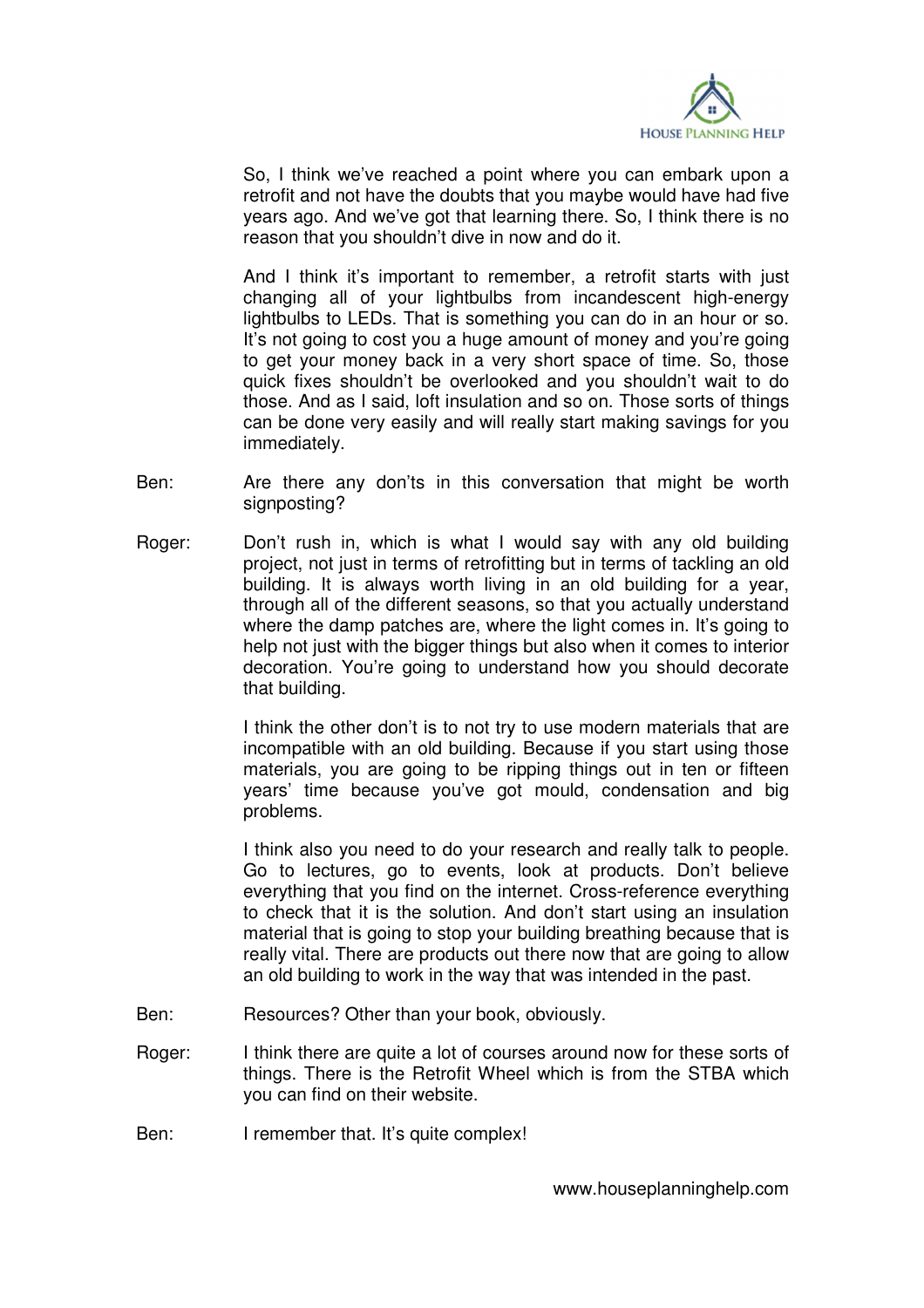

Roger: It looks very complex but actually you feed in all of your information about your building and it then looks at what you're trying to do and you can see where you've got the unintended consequences which is the big thing that I've been going on about, that if you draft proof your windows, you're then going to maybe get condensation. Or if you put in insulation, you're going to end up with condensation on the window reveals because you haven't insulated the window reveals. All of those sorts of things.

So, that Retrofit Wheel is a really useful tool to use.

- Ben: Thinking about your book, as you put the 2012 version or whatever it was next to your current edition, could you see any big changes there?
- Roger: I think one of the biggest changes is that we've now got a whole chapter, a new chapter, devoted to retrofit materials. I think that is the thing that emerged that we didn't really have enough to put in there if we'd had that sort of chapter when we did the original book.

That is insulation materials  $-$  it's amazing how many insulation materials there are. I had little packages coming from all over the place with different insulation materials to photograph. Also, all the various tapes you need to seal up gaps and membranes and different materials, different retrofit products that are out there now that were in their infancy when we wrote the first book.

- Ben: Finally, I'm going to relay back what I think I've understood here. So, actually it's the same approach as for any energy efficient build but you've got to take into account your existing building and you've got to look at it as a whole to work out exactly what your strategy should be. And then fabric first, renewables later. Have I roughly got it right? I just thought that would be interesting.
- Roger: I think you've summed it up very well there. I think the biggest thing is yes, you want to cut carbon and you want to be energy efficient; they are really, really important and there is no doubt we've got to do those things and I'm passionate that we have to because we've got to pass these buildings on to our future generations and we haven't got very long to do it. We really, really need to do it very quickly. But at the same time, we mustn't destroy what we love because if we do that, what sort of world are we going into in the future?

 That is the balance you have to strike. It's not an easy balance but I think with perseverance and careful thought and planning ahead and doing a bit of research, you can achieve that.